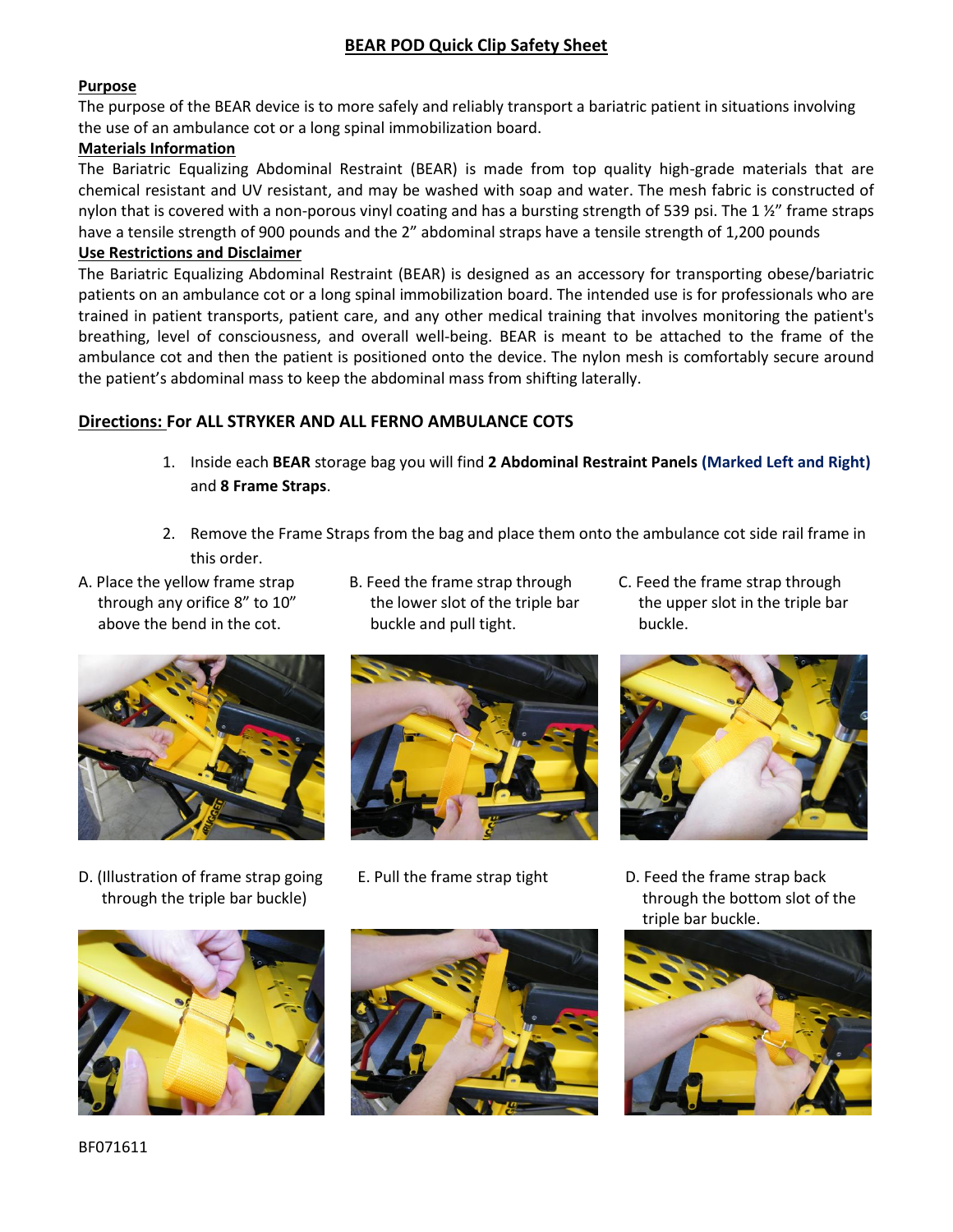- 
- E. Pull the frame strap through F. Finished frame strap attachment G. Take the BEAR panel out of the
- the buckle and pull tight. **bage is a controlled to the buckle** and facing to bag. "R" for right and facing to the head and to the outside.

![](_page_1_Picture_3.jpeg)

![](_page_1_Picture_4.jpeg)

![](_page_1_Picture_5.jpeg)

- *buckles on the BEAR panel to aid in perfect frame strap placement.*
- H. Correct location **I. Attaching the "Head End"** J. All straps can be connected after **strap first will allow using the all the frame straps are attached.**

![](_page_1_Picture_9.jpeg)

## *Complete assembly*

![](_page_1_Picture_11.jpeg)